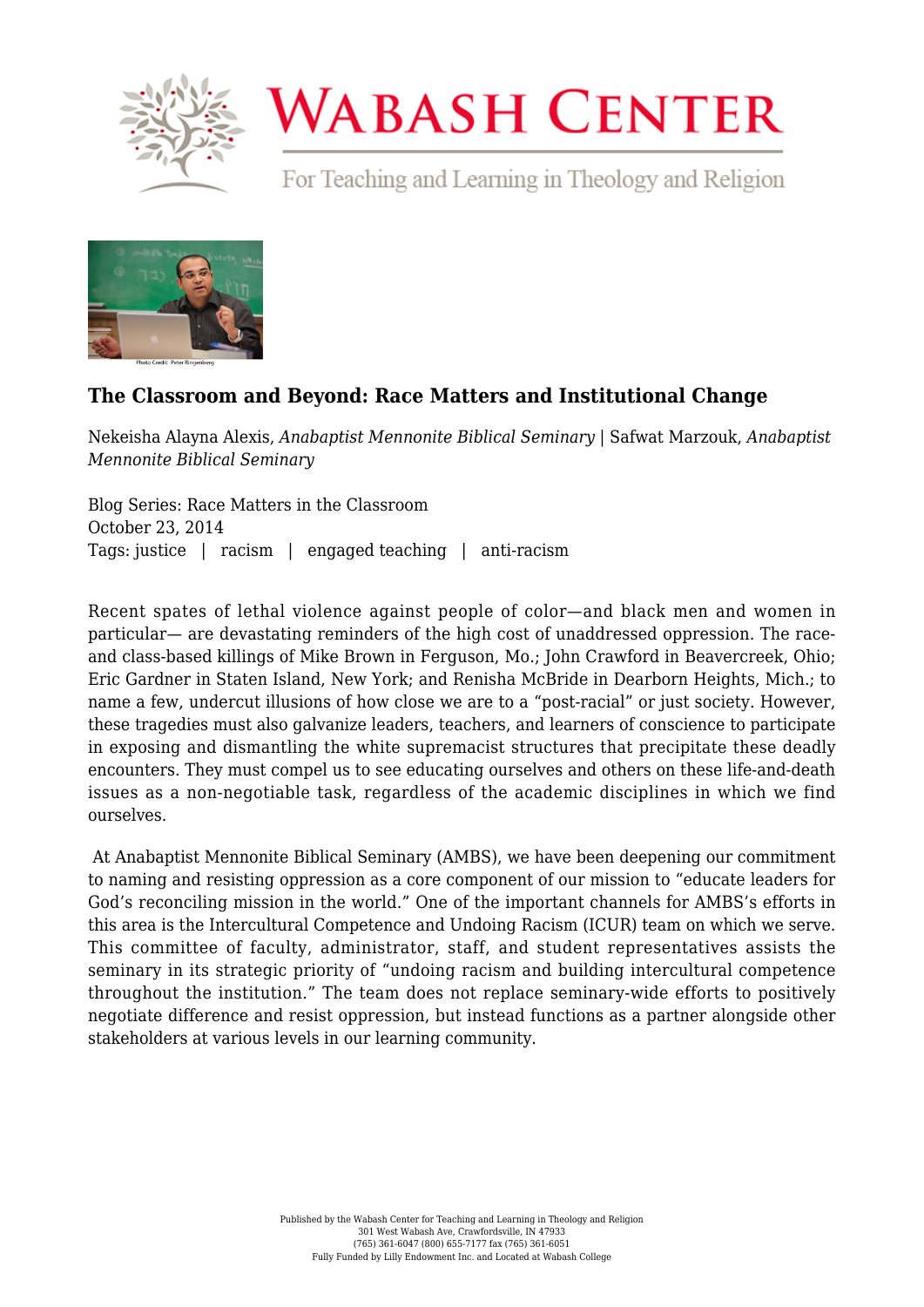The ICUR team's approach is both interpersonal and systemic in nature. Consequently, our work to challenge racism, sexism, and other unjust hierarchies involves a mix of:

- hosting educational events that provide spaces for healthy dialogue, including Race and Media Discussion Circles and regular forums on racism and intercultural matters;
- reshaping institutional practices and policies toward greater hospitality and inclusion;
- supporting faculty in their ongoing work of transforming the content of their courses and the culture of their classrooms.

Some of our most recent structural efforts involve:

- overseeing an Intercultural Development Inventory (IDI) assessment of the seminary;
- rewriting the institutional grievance policy to better address power and cultural dynamics;
- drafting a conversation covenant to help the community of learners acknowledge and respectfully engage cultural and theological diversity in classrooms.

In the past two years, undoing oppression has also become integral in our orientation to theological education for new students. During this intensive period, the ICUR coordinator leads a two-and-a-half hour workshop in which all incoming students in AMBS's Master of Divinity and Master of Arts programs investigate the impact of identity, power, and intersections of supremacy, privilege, and oppression on the lenses we use on- and off-campus. Prior to the workshop, students complete online assignments that prepare them to enter the discussion with shared language and concepts. Afterward, they complete additional assignments in which they identify concrete steps for building their intersectional analysis, explore what it means to act as allies, and encounter theologies done from distinct social locations such as Black liberation, Asian feminist, Latino/a and queer theologies. Starting the academic journey with this focus challenges students to see themselves as embodied readers of texts and theologies whose identities—racial categories, ethnic identities, economic backgrounds, sexualities—matter. This practice also begins to provide students with the tools and the encouragement to see resisting oppression as part of their studies and their call beyond the classroom.

We believe the mission of dismantling racism and oppression and fostering positive intercultural engagement should be integral to theological education. Furthermore, we believe that the task of forming and preparing agents of peace and justice involves practicing theological and biblical reflection in an institutional setting that is itself striving "to reflect more fully God's purposes of unity and justice." Although there is much more work to be done in pursuit of this goal, the vision of AMBS at large and the ICUR team in particular is to prepare leaders who can think critically about and act constructively to resist oppression. We want to shape leaders who are able to recognize and interrupt injustice, and to foster right relationships—wherever God takes them.

For more information and details regarding our initiatives, please contact us through the ICUR website: <https://www.ambs.edu/about/icur>